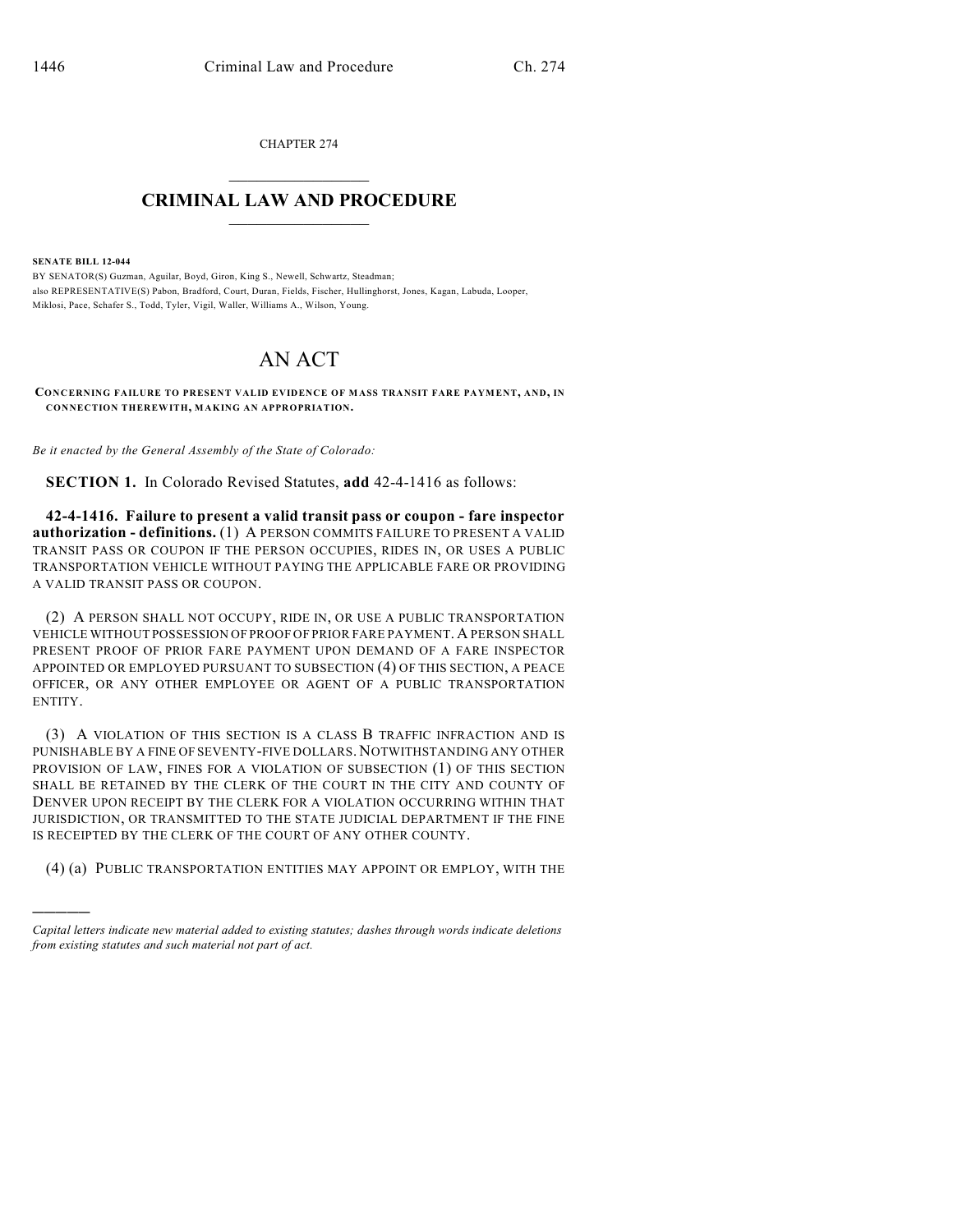POWER OF REMOVAL, FARE INSPECTORS AS NECESSARY TO ENFORCE THE PROVISIONS OF THIS SECTION. THE EMPLOYING PUBLIC TRANSPORTATION ENTITY SHALL DETERMINE THE REQUIREMENTS FOR EMPLOYMENT AS A FARE INSPECTOR.

(b) A FARE INSPECTOR APPOINTED OR EMPLOYED PURSUANT TO THIS SECTION IS AUTHORIZED TO ENFORCE THE PROVISIONS OF THIS SECTION WHILE ACTING WITHIN THE SCOPE OF HIS OR HER AUTHORITY AND IN THE PERFORMANCE OF HIS OR HER DUTIES. A FARE INSPECTOR IS AUTHORIZED TO ISSUE A CITATION TO A PERSON WHO COMMITS FAILURE TO PROVIDE A VALID TRANSIT PASS OR COUPON IN VIOLATION OF THIS SECTION. THE FARE INSPECTOR SHALL ISSUE A CITATION ON BEHALF OF THE COUNTY IN WHICH THE PERSON OCCUPYING, RIDING IN, OR USING A PUBLIC TRANSPORTATION VEHICLE WITHOUT PAYING THE APPLICABLE FARE IS LOCATED AT THE TIME THE VIOLATION IS DISCOVERED. THE PUBLIC TRANSPORTATION ENTITY WHOSE FARE INSPECTOR ISSUED THE CITATION SHALL TIMELY DELIVER THE CITATION TO THE CLERK OF THE COUNTY COURT FOR THE JURISDICTION IN WHICH THE ACCUSED PERSON IS LOCATED AT THE TIME THE VIOLATION IS DISCOVERED.

(5) AS USED IN THIS SECTION, UNLESS THE CONTEXT OTHERWISE REQUIRES:

(a) "PROOF OF PRIOR FARE PAYMENT" MEANS:

(I) A TRANSIT PASS VALID FOR THE DAY AND TIME OF USE;

(II) A RECEIPT SHOWING PAYMENT OF THE APPLICABLE FARE FOR USE OF A PUBLIC TRANSPORTATION VEHICLE DURING THE DAY AND TIME SPECIFIED IN THE RECEIPT; OR

(III) A PREPAID TICKET OR SERIES OF TICKETS SHOWING CANCELLATION BY A PUBLIC TRANSPORTATION ENTITY USED WITHIN THE DAY AND TIME SPECIFIED IN THE TICKET.

(b) "PUBLIC TRANSPORTATION ENTITY" MEANS A MASS TRANSIT DISTRICT, A MASS TRANSIT AUTHORITY, OR ANY OTHER PUBLIC ENTITY AUTHORIZED UNDER THE LAWS OF THIS STATE TO PROVIDE MASS TRANSPORTATION SERVICES TO THE GENERAL PUBLIC.

(c) "PUBLIC TRANSPORTATION VEHICLE" MEANS A BUS, A TRAIN, A LIGHT RAIL VEHICLE, OR ANY OTHER MODE OF TRANSPORTATION USED BY A PUBLIC TRANSPORTATION ENTITY TO PROVIDE TRANSPORTATION SERVICES TO THE GENERAL PUBLIC.

(d) "TRANSIT PASS" MEANS ANY PASS, COUPON, TRANSFER, CARD, IDENTIFICATION, TOKEN, TICKET, OR OTHER DOCUMENT, WHETHER ISSUED BY A PUBLIC TRANSPORTATION ENTITY OR ISSUED BY AN EMPLOYER TO EMPLOYEES PURSUANT TO AN AGREEMENT WITH A PUBLIC TRANSPORTATION ENTITY, USED TO OBTAIN PUBLIC TRANSIT.

**SECTION 2.** In Colorado Revised Statutes, 42-4-1701, **amend** (4) (a) (I) (N) as follows:

## **42-4-1701. Traffic offenses and infractions classified - penalties- penalty and**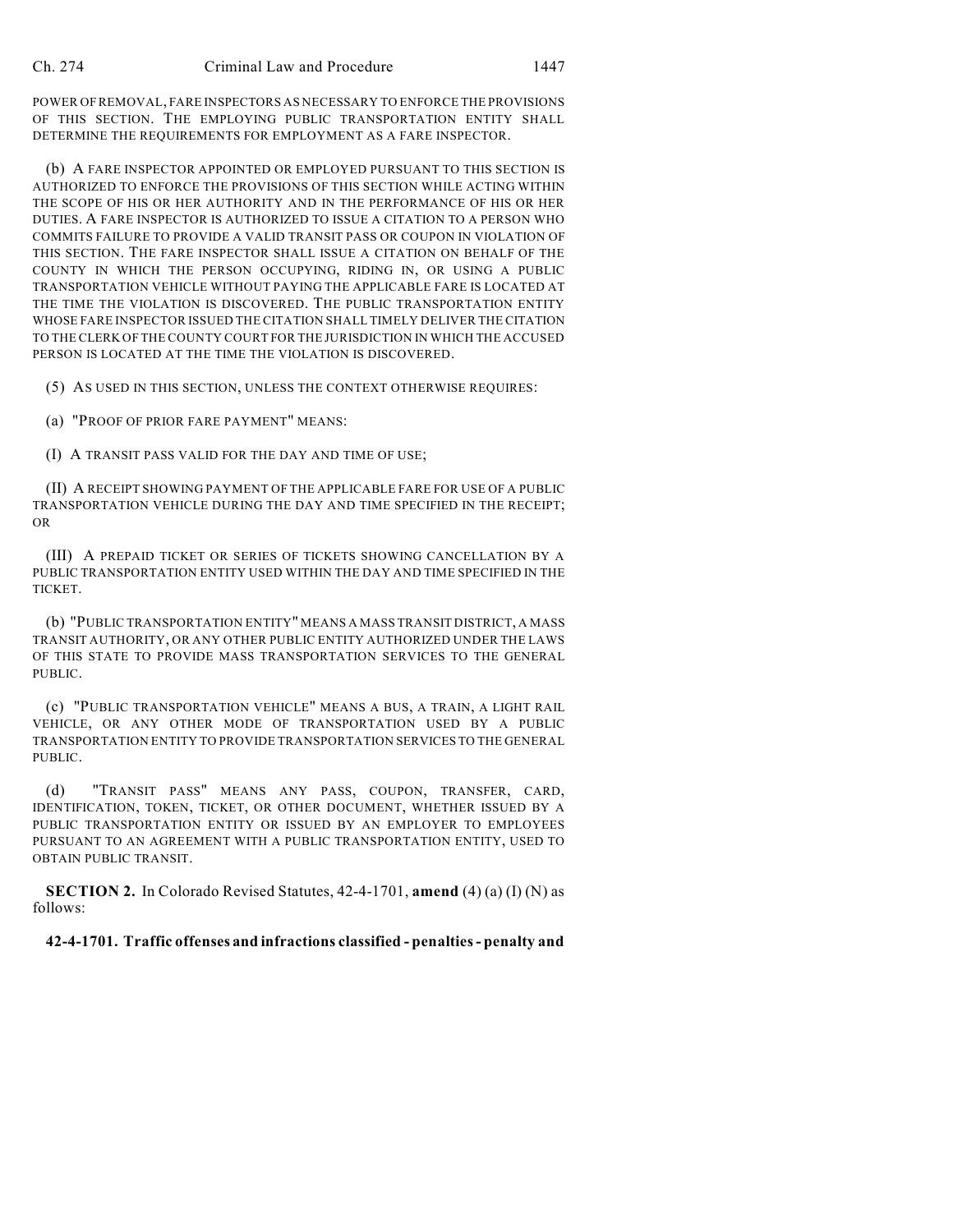**surcharge schedule - repeal.** (4) (a) (I) Except as provided in paragraph (c) of subsection  $(5)$  of this section, every person who is convicted of, who admits liability for, or against whom a judgment is entered for a violation of any provision of this title to which paragraph (a) or (b) of subsection (5) of this section apply shall be fined or penalized, and have a surcharge levied thereon pursuant to sections 24-4.1-119 (1) (f) and 24-4.2-104 (1) (b) (I), C.R.S., in accordance with the penalty and surcharge schedule set forth in sub-subparagraphs (A) to (P) of this subparagraph (I); or, if no penalty or surcharge is specified in the schedule, the penalty for class A and class B traffic infractions shall be fifteen dollars, and the surcharge shall be four dollars. These penalties and surcharges shall apply whether the defendant acknowledges the defendant's guilt or liability in accordance with the procedure set forth by paragraph (a) of subsection (5) of this section or is found guilty by a court of competent jurisdiction or has judgment entered against the defendant by a county court magistrate. Penalties and surcharges for violating specific sections shall be as follows:

| <b>Section Violated</b> | Penalty     | Surcharge |
|-------------------------|-------------|-----------|
| (N) Other offenses:     |             |           |
| 42-4-1301 $(2)$ $(a.5)$ | 100.00<br>S | \$16.00   |
| 42-4-1305               | 50.00       | 16.00     |
| 42-4-1402               | 150.00      | 16.00     |
| 42-4-1403               | 30.00       | 6.00      |
| 42-4-1404               | 15.00       | 6.00      |
| 42-4-1406               | 35.00       | 10.00     |
| 42-4-1407 $(3)$ $(a)$   | 35.00       | 10.00     |
| 42-4-1407 $(3)$ (b)     | 100.00      | 30.00     |
| 42-4-1407 $(3)$ $(c)$   | 500.00      | 200.00    |
| $42 - 4 - 314$          | 35.00       | 10.00     |
| 42-4-1408               | 15.00       | 6.00      |
| 42-4-1414 $(2)$ $(a)$   | 500.00      | 156.00    |
| $42-4-1414(2)$ (b)      | 1,000.00    | 312.00    |
| 42-4-1414 $(2)$ $(c)$   | 5,000.00    | 1,560.00  |
| $42 - 4 - 1416(3)$      | 75.00       | 4.00      |
| $42 - 20 - 109(2)$      | 250.00      | 66.00     |

**SECTION 3.** In Colorado Revised Statutes, 42-4-1709, **amend** (7) (a) introductory portion; and **add** (7) (a) (VIII) as follows:

**42-4-1709. Penalty assessment notice for traffic infractions - violations of provisions by officer - driver's license.** (7) (a) No A person shall NOT be allowed or permitted to obtain or renew a permanent driver's, minor driver's, or probationary license if such person has, at the time of making application for obtaining or renewing such driver's license:

(VIII) AN OUTSTANDING JUDGMENT ENTERED AGAINST SUCH PERSON BY A COUNTY OR MUNICIPAL COURT FOR A VIOLATION OF SECTION 42-4-1416.

**SECTION 4.** In Colorado Revised Statutes, **repeal** part 8 of article 4 of title 18.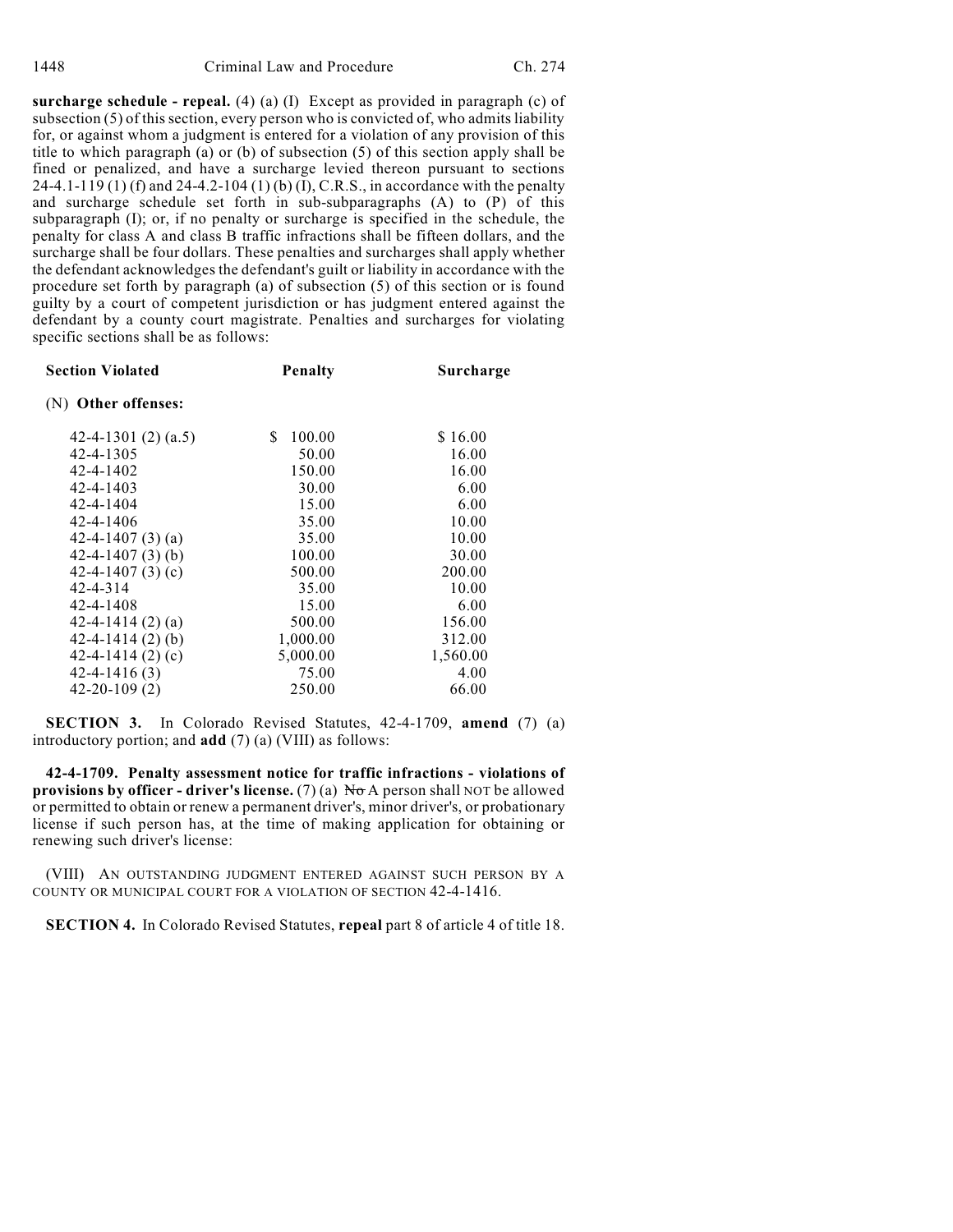**SECTION 5.** In Colorado Revised Statutes, 16-2.5-146, **amend** (1) as follows:

**16-2.5-146. Public transit officer - definitions.** (1) A public transit officer who is employed by a public transportation entity, as defined in section  $18-4-801(2)$ , C.R.S. 42-4-1416 (5) (b), C.R.S., and is specifically designated a peace officer by the public transportation entity is a peace officer while engaged in the performance of his or her duties. A public transit officer's authority shall be limited to the enforcement of all laws of the state of Colorado and the provision of security for passengers, employees, and property of the public transportation entity on public transportation vehicles, as defined in section  $18-4-801$  (3), C.R.S. 42-4-1416(5)(c), C.R.S., and at public transportation facilities. A public transit officer's authority shall include the power of arrest based upon probable cause while engaged in the performance of his or her duties. A public transit officer shall be certified by the P.O.S.T. board.

**SECTION 6.** In Colorado Revised Statutes, **add** 24-72-308.8 as follows:

**24-72-308.8. Sealing of criminal conviction records information for offenses involving theft of public transportation services.** (1) IF A PERSON WAS CONVICTED OF THEFT OF PUBLIC TRANSPORTATION SERVICES BY FARE EVASION AS DESCRIBED IN SECTION 18-4-802, C.R.S., AS IT EXISTED PRIOR TO THE EFFECTIVE DATE OF THIS SECTION, AND THE PERSON HASCOMPLETED THE SENTENCE,INCLUDING PAYMENT OF THE FINE AND SURCHARGE, FOR THE CONVICTION AS OF THE EFFECTIVE DATE OF THIS SECTION, THE COURT THAT ENTERED THE CONVICTION SHALL SEAL THE CONVICTION BY JANUARY 1, 2013.

(2) A PERSON DESCRIBED IN SUBSECTION (1) OF THIS SECTION THAT WANTS HIS OR HER CONVICTION SEALED PRIOR TO JANUARY 1, 2013, MAY MOTION THE COURT IN THE CASE IN WHICH THE CONVICTION WAS ENTERED FOR AN ORDER SEALING THE RECORD OF THE CONVICTION. THE PERSON SHALL PROVIDE ALL INFORMATION AS REQUIRED BY THE COURT IN THE MOTION. UPON RECEIPT OF THE MOTION, THE COURT SHALL VERIFY THAT THE PERSON HAS COMPLETED HIS OR HER SENTENCE,INCLUDING PAYMENT OF THE FINE AND SURCHARGE, AND, IF THE SENTENCE HAS BEEN COMPLETED, THE COURT SHALL ENTER AN ORDER SEALING THE CONVICTION.

(3) A PERSON CONVICTED OF THEFT OF PUBLIC TRANSPORTATION SERVICES BY FARE EVASION AS DESCRIBED IN SECTION 18-4-802, C.R.S., AS IT EXISTED PRIOR TO THE EFFECTIVE DATE OF THIS SECTION, WHO DID NOT COMPLETE THE SENTENCE FOR THE CONVICTION PRIOR TO THE EFFECTIVE DATE OF THIS SECTION MAY MOTION THE COURT IN THE CASE IN WHICH THE CONVICTION WAS ENTERED FOR AN ORDER SEALING THE RECORD OF THE CONVICTION AFTER HE OR SHE COMPLETES THE SENTENCE, INCLUDING PAYMENT OF THE FINE AND SURCHARGE, FOR THE CONVICTION. THE PERSON SHALL PROVIDE ALL INFORMATION AS REQUIRED BY THE COURT IN THE MOTION. UPON RECEIPT OF THE MOTION, THE COURT SHALL VERIFY THAT THE PERSON HAS COMPLETED HIS OR HER SENTENCE, AND, IF THE SENTENCE HAS BEEN COMPLETED, THE COURT SHALL ENTER AN ORDER SEALING THE CONVICTION.

(4) UPON THE ENTRY OF AN ORDER TO SEAL CONVICTION RECORDS PURSUANT TO THIS SECTION, THE DEFENDANT AND ALL CRIMINAL JUSTICE AGENCIES MAY PROPERLY REPLY, UPON AN INQUIRY IN THE MATTER, THAT PUBLIC CONVICTION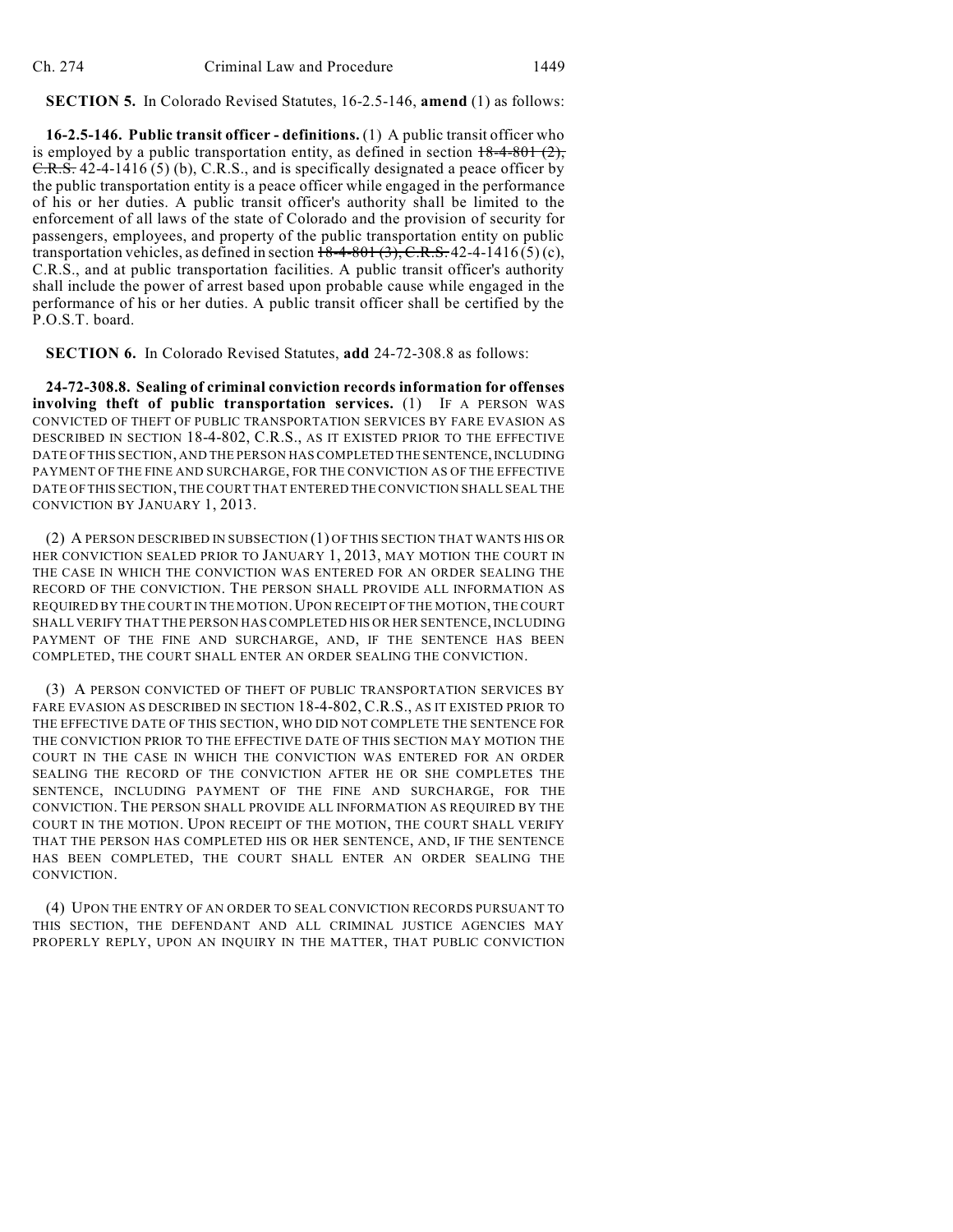RECORDS DO NOT EXIST WITH RESPECT TO THE DEFENDANT. INSPECTION OF THE RECORDS INCLUDED IN AN ORDER SEALING CONVICTION RECORDS MAY THEREAFTER BE PERMITTED BY THE COURT ONLY UPON PETITION BY THE DEFENDANT. EMPLOYERS, STATE AND LOCAL GOVERNMENT AGENCIES, OFFICIALS, LANDLORDS, AND EMPLOYEES SHALL NOT, IN ANY APPLICATION OR INTERVIEW OR IN ANY OTHER WAY, REQUIRE AN APPLICANT TO DISCLOSE ANY INFORMATION CONTAINED IN SEALED CONVICTION RECORDS. AN APPLICANT NEED NOT, IN ANSWER TO ANY QUESTION CONCERNING CONVICTION RECORDS THAT HAVE BEEN SEALED, INCLUDE A REFERENCE TO OR INFORMATION CONCERNING THE SEALED CONVICTION RECORDS AND MAY STATE THAT THE APPLICANT HAS NOT BEEN CRIMINALLY CONVICTED. NOTWITHSTANDINGTHE PROVISIONS OF THIS SECTION, THECOLORADO STATE BOARD OF LAW EXAMINERS MAY MAKE FURTHER INQUIRIES INTO THE FACT OFA CONVICTION THAT COMES TO THE ATTENTION OF THE BAR COMMITTEE THROUGH OTHER MEANS. THE BAR COMMITTEE OF THE COLORADO STATE BOARD OF LAW EXAMINERS HAS A RIGHT TO INQUIRE INTO THE MORAL AND ETHICAL QUALIFICATIONS OF AN APPLICANT, AND THE APPLICANT DOES NOT HAVE A RIGHT TO PRIVACY OR PRIVILEGE THAT JUSTIFIES HIS OR HER REFUSAL TO ANSWER A QUESTION CONCERNING SEALED CONVICTION RECORDS THAT HAVE COME TO THE ATTENTION OF THE BAR COMMITTEE THROUGH OTHER MEANS.

(5) THE OFFICE OF THE STATE COURT ADMINISTRATOR SHALL POST ON ITS WEB SITE NO LATER THAN JULY 1, 2012, A STATEMENT THAT ALL RECORDS FOR CONVICTIONS OFTHEFT OFPUBLIC TRANSPORTATION SERVICES BY FARE EVASION FOR ALL PERSONS WHO HAVE COMPLETED THEIR SENTENCES SHALL BE SEALED NO LATER THAN JANUARY 1, 2013. THE OFFICE OF THE STATE COURT ADMINISTRATOR SHALL REMOVE THE POST FROM ITS WEB SITE THIRTY DAYS AFTER THE DATE OF THE INITIAL POSTING.

**SECTION 7. Appropriation.** (1) In addition to any other appropriation, there is hereby appropriated, out of any moneys in the driver's license administrative revocation account in the highway users tax fund created in section 42-2-132 (4) (b) (I) (A), Colorado Revised Statutes, not otherwise appropriated, to the department of revenue, for the fiscal year beginning July 1, 2011, the sum of \$14,800 cash funds, or so much thereof as may be necessary, to be allocated for the purchase of computer center services.

(2) In addition to any other appropriation, there is hereby appropriated to the governor - lieutenant governor - state planning and budgeting, for the fiscal year beginning July 1, 2011, the sum of \$14,800, or so much thereof as may be necessary, for allocation to the office of information technology, for the provision of computer center services for the department of revenue related to the implementation of this act. Said sum is from reappropriated funds received from the department of revenue out of the appropriation made in subsection (1) of this section.

(3) In addition to any other appropriation, there is hereby appropriated, to the department of revenue, for the fiscal year beginning July 1, 2011, the sum of \$2,324 cash funds, or so much thereof as may be necessary, related to the implementation of this act. Of said sum, \$2,302 is from the penalty assessments collected and retained for administrative purposes pursuant to section 42-1-217 (2), Colorado Revised Statutes, and \$22 is from administrative processing fees associated with